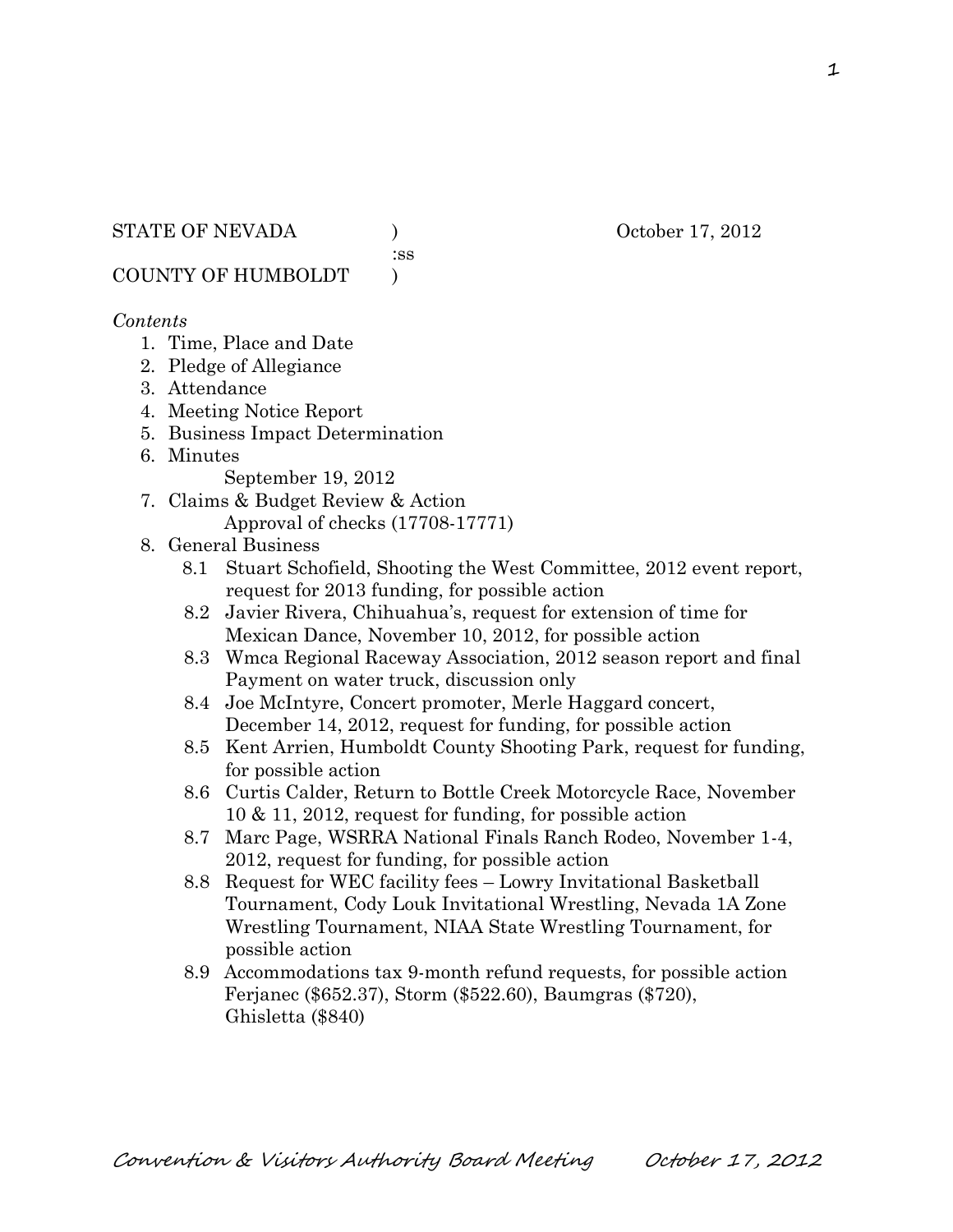- 9. Director's Report
	- 9.1 Financial reports on WCVA events review
	- 9.2 Request to allow on-line banking for primary WCVA checking account and for Administrative Clerk Shelly Noble to have limited access to view WCVA on-line checking account, for possible action
	- 9.3 Request to change or cancel November 21, 2012 WCVA meeting date & approval to pay claims, for possible action
	- 9.4 Approval of 2013 Tri-County Fair concert budget, for possible action
- 10. Board Secretary & Counsel Report
	- 10.1 Review monthly report, for discussion
	- 10.2 Chamber of Commerce report, for discussion
	- 10.3 Report on status of purchase order for carpet & tile, posting of deposit, approve installers wage rate change order and authorize officers to execute award of bid and contract with S. I. Legacy Floor Finishing, for possible action
	- 10.4 Update on East Hall Electronic Marquee & Awning Project, for discussion and possible action
	- 10.5 Review Counsel's rep letter for 2011-2012 audit, for discussion and possible action
- 11. Board Administrator
	- 11.1 September reports
	- 11.2 Options to diversify cash investments, for possible action
	- 11.3 Status of room tax audits, for possible action
- 12. Other Reports
- 13. Next Meeting Date
- 14. Adjournment

#### **MINUTES, OCTOBER 17, 2012**

- **1. Time, Place and Date.** The Winnemucca Convention and Visitors Authority met in regular session in full conformity with the law at the Winnemucca Convention Center, West Hall, Winnemucca, Nevada at 4:00 pm on Wednesday, October 17, 2012 with Chairman Terry Boyle presiding.
- **2. Pledge of Allegiance.**
- **3. Attendance.** *Convention and Visitors Authority Board Officials Present:*

Joyce Sheen City Representative Bill Macdonald Secretary and Counsel

Terry Boyle Chairman and Hotel Representative Rodd William Stowell Vice Chairman and Business Representative Don Stoker Treasurer and Motel Representative Kendall Swensen Board Administrator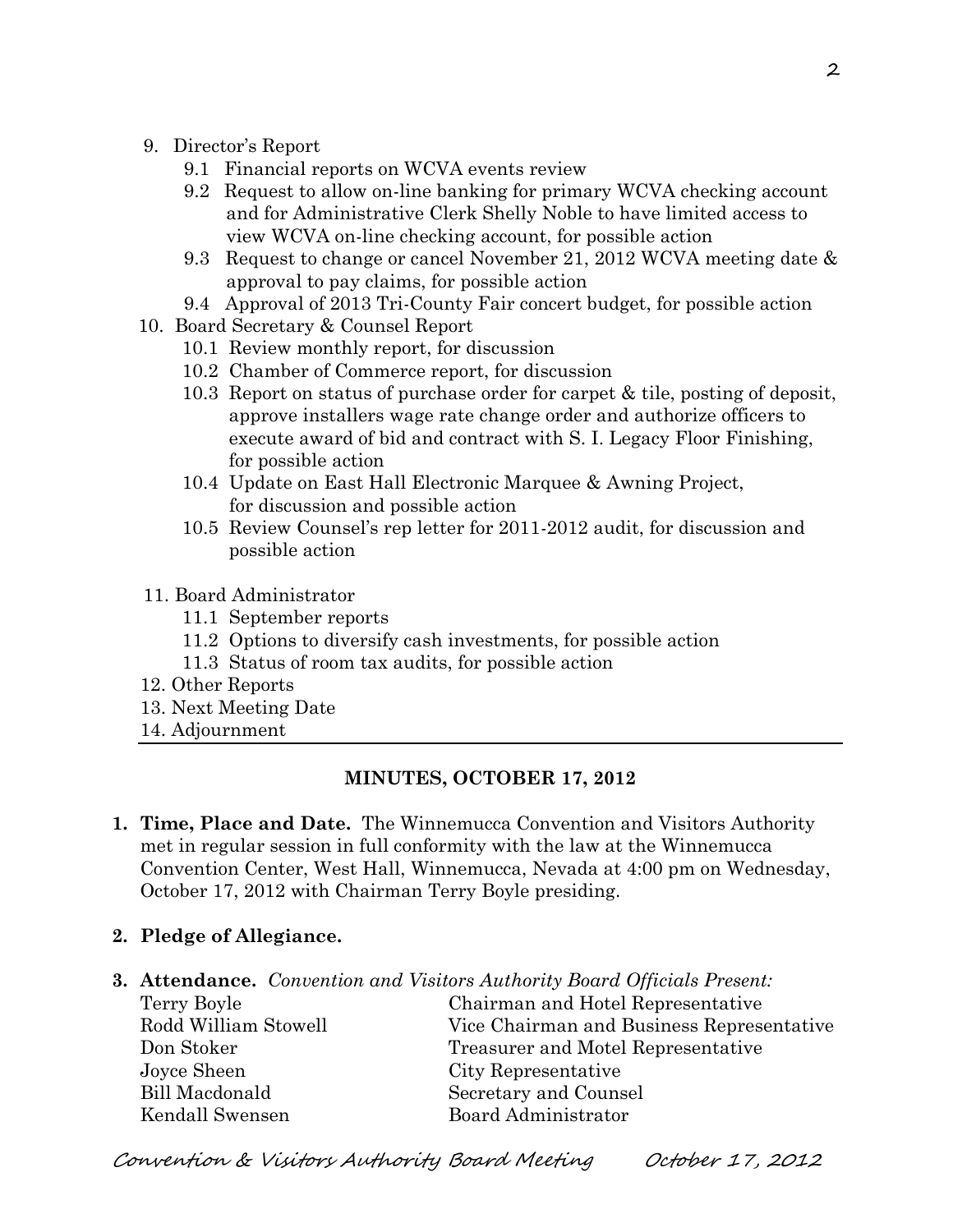*Convention and Visitors Authority Board Officials Absent:* Dan Cassinelli County Representative

*Staff Members Present:* Kim Petersen Director Shelly Noble Administrative Clerk

*Staff Members Absent:* None

 $Q_{ij}$  *p* 

| <i><b>Uthers Present:</b></i> |                              |
|-------------------------------|------------------------------|
| Kent Arrien                   | Humb Co Shooting Park        |
| Curtis Calder                 | Gold Diggers Motorcycle Club |
| Jamie Flanagan                | Nevada State Bank            |
| Dan Dykes                     | Nevada State Bank            |
| Melinda Roysdon               | Wmca Regional Raceway        |
| Joe McIntyre                  | Event organizer              |
|                               |                              |

#### **4. Meeting Notice Report.**

Chairman Boyle reported that notice, including meeting agenda, was posted by Shelly Noble by 9:00 am Friday October 12, 2012 at Humboldt County Library, Court House, Post Office, City Hall and Convention Center West Hall. No persons have requested mailed notice during the past six months.

**5. Business Impact Determination.** After review of the October 17, 2012 agenda, *Don Stoker made a motion that no proposed agenda item is likely to impose a direct and significant economic burden on a business or directly restrict formation, operation, or expansion of a business. The motion carried, 3-0. Joyce Sheen was not present for this vote.*

#### **6. Minutes.**

Prior meeting minutes of September 19, 2012. *Don Stoker made a motion to accept the minutes of the August 22, 2012 meeting. Motion carried, 3-0. Joyce Sheen was not present for this vote.*

**7. Claims.** The following claims were submitted for payment and approved on October 17, 2012:

| <b>BANK ACCOUNT</b> | <b>CHECK NUMBERS</b> | <b>AMOUNT</b> |
|---------------------|----------------------|---------------|
| Nevada State Bank   | 17707-17771          | \$177,350.74  |

*Don Stoker made a motion to approve all claims as submitted. The motion carried, 3-0. Joyce Sheen was not present for this vote.*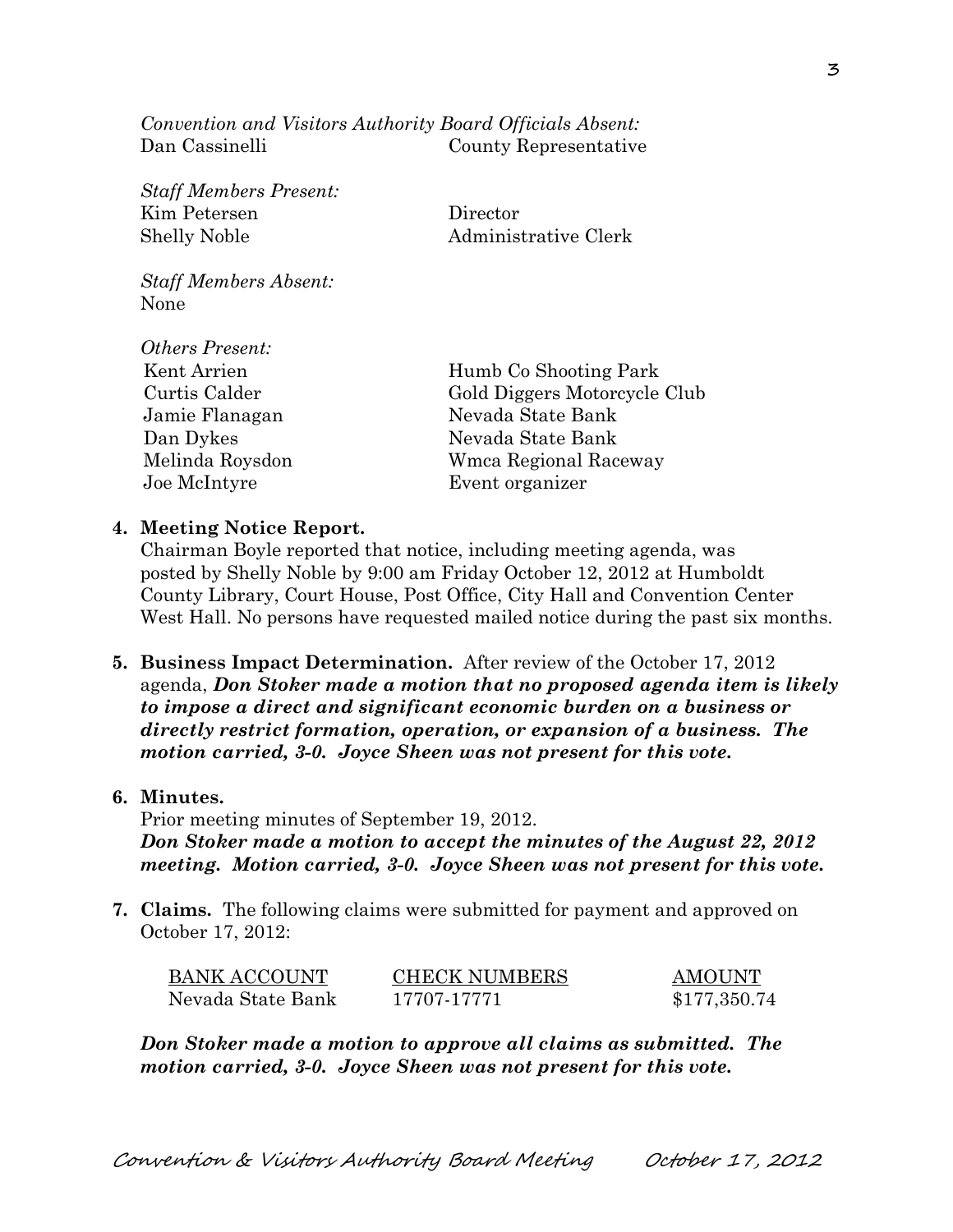# **8. General Business.**

## **8.1 Stuart Schofield, Shooting the West Committee, 2012 event report, request for 2013 funding, for possible action**

No one from the Shooting the West Committee was present at the meeting. No action taken.

# **8.2 Javier Rivera, Chihuahua's, request for extension of time for Mexican Dance, November 10, 2012, for possible action**

Mr. Rivera was not able to attend this meeting but he has made this request in the past and would like to again request that the ending time of his dance be extended to 2 am. *Don Stoker made a motion approving the extension of time for the Mexican Dance on November 11, 2012 to 2 am. Motion carried, 4-0.* 

# **8.3 Wmca Regional Raceway Association, 2012 season report and final payment on water truck, discussion only**

This year the WRRA had a very good racing season. Melissa Roysdon presented the board with a list of races and the profit or loss from each. Overall, the season showed a profit of approximately \$5,000. Earlier this year the WCVA approved \$25,000 in funding for various WRRA projects. \$5,000 of this amount was returned when the dwarf car event did not occur. Melissa presented a list of projects the remaining funds were utilized for. There is still approximately \$5,000 remaining and this will be used for track improvements in 2013. She also presented the board with a check for the remaining amount due on the water truck (\$2,870) that was purchased in 2008.

# **8.4 Joe W. McIntyre, Concert promoter, Merle Haggard concert, December 14, 2012, request for funding, for possible action**

Mr. McIntyre informed the board that at this time he will not be producing this event, as he had hoped. He will keep the board informed if he is able to move forward with bringing Merle Haggard or other entertainers to town for a concert in the future.

# **8.5 Kent Arrien, Humboldt County Shooting Park, request for funding, for possible action**

The creation and improvements made to the Humb Co Shooting Park have made it one of the nicest facilities of its kind anywhere. Kent expressed his appreciation to this board's past support of this endeavor and is here to request \$1,500 which will be used for annual maintenance of the shooting park. In addition to the WCVA, donations of this amount have been secured from the City of Winnemucca, Humboldt County and the Nevada Chukar Foundation. The city and county also provide in-kind donations throughout the year. Kent would also like to request an additional \$1,500 to be used for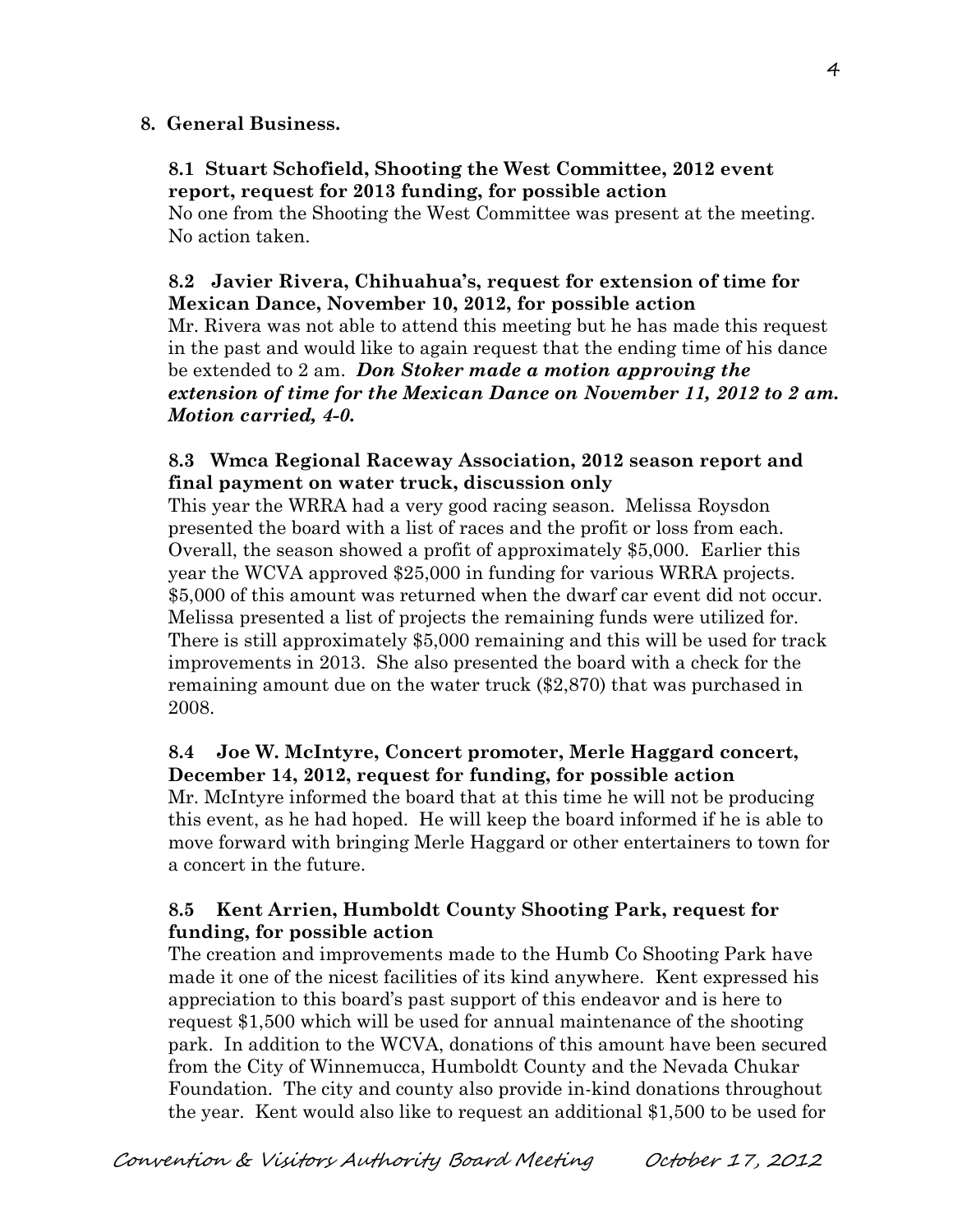adjustable seats on the shooting benches to accommodate shooters of different heights. *Don Stoker made a motion approving a \$3,000 grant to the Humboldt County Shooting Park. Motion carried, 4-0.*

**8.6 Curtis Calder, Return to Bottle Creek Motorcycle Race, November 10 & 11, 2012, request for funding, for possible action** Mr. Calder is here representing the Gold Diggers Motorcycle Club out of Elko. They are producing an off-road motorcycle race next month and are here to request \$1,750 to cover the cost of the stand-by ambulance during their event. This race was held here in 2007 and 2008 and then moved to Elko. It has come back here because they need more area to run the race and the land near Elko is not large enough to accommodate the race. Also, our local BLM personnel have been a great help to the club as they work to complete the necessary permits, etc. There are 3 courses: a 4-mile kids course, a 24-mile women and mini-bike course, and a 41-mile course for larger bikes. They hope that this will be an annual event here but that will depend on the BLM and whether or not they can secure the necessary permit. *Joyce Sheen made a motion approving a grant in the amount of \$1,750 to cover the cost of the stand-by ambulance during the Return to Bottle Creek Motorcycle Race on November 10 & 11, 2012. Motion carried, 4-0.*

# **8.7 Marc Page, WSRRA National Ranch Rodeo, November 1-4, 2012, request for funding, for possible action**

Marc was unable to be here tonight but his funding application was included in the board packets. He is requesting a \$20,000 grant. Last year this board approved a \$7,500 grant and a \$7,500 underwriting. Included with his application was a basic list of income and expenses from his 2011 event. There was no bank statement included with his paperwork. Kendall reminded the board that at the very least we require a bank statement from the period immediately following the event. If Marc does not want to provide this information to the WCVA office staff, Kendall said he could send it to him and he would review it. This statement can then be compared to future years statements (if Marc requests funding) to see if the numbers reported are in line. *Terry Boyle made a motion approving a \$7,500 grant and a \$7,500 underwriting for the WSRRA National Ranch Rodeo, November 1-4, 2012 contingent upon Marc providing us with a bank statement covering a period after last year's event. Our check will not be released until we receive this information. Motion carried, 4-0.* 

# **8.8 Request for WEC facility fees – Lowry Invitational Basketball Tournament, Cody Louk Invitational Wrestling, Nevada 1A Zone Wrestling Tournament, NIAA State Wrestling Tournament, for possible action**

This is the annual request for this board to pay the facility rental fees for the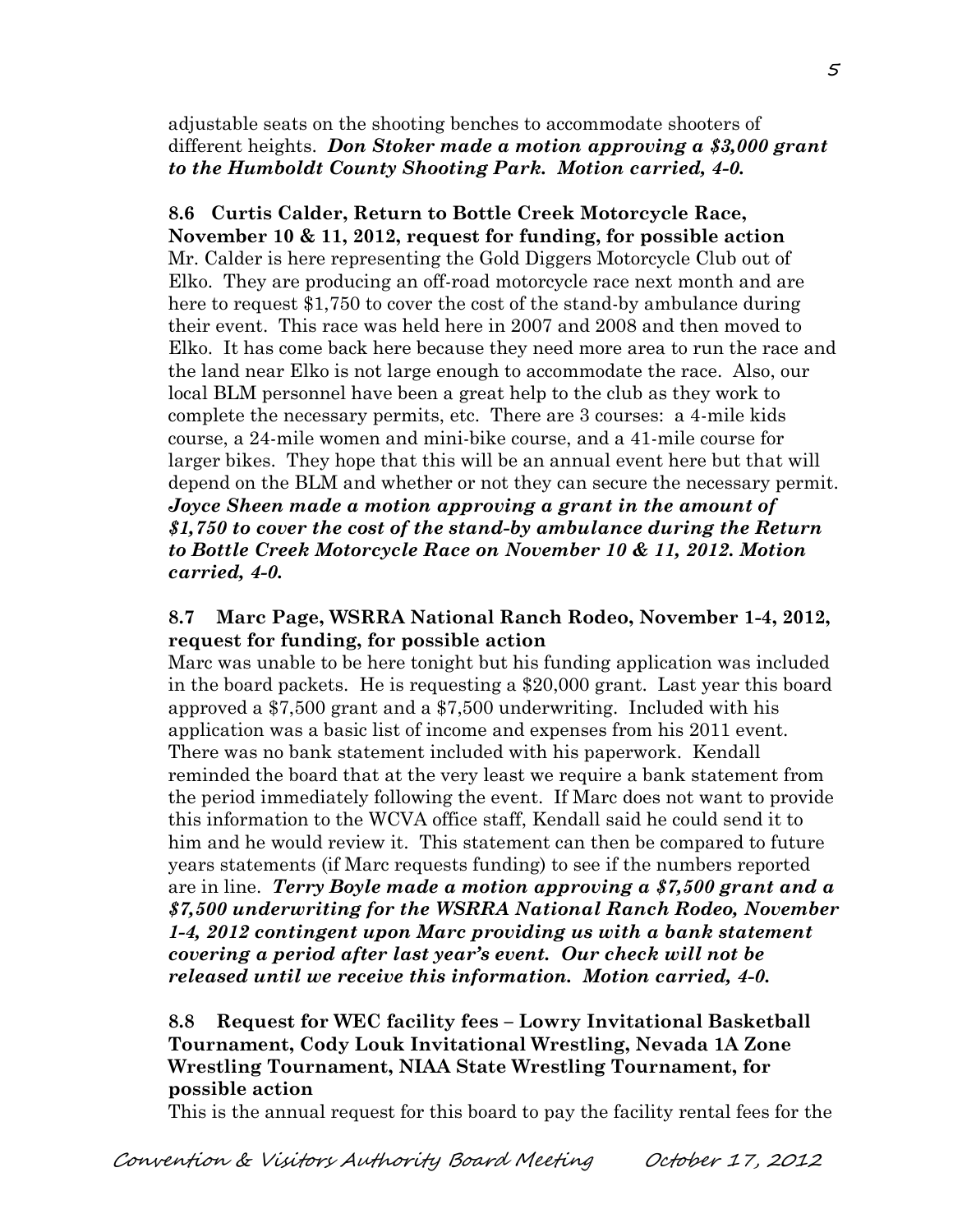high school athletic events that are held at the Event Center. The cost to install and remove the floor has been divided up between the events. These are good events that fill rooms and bring families to town throughout the winter months. *Don Stoker made a motion approving the request for WEC facility fees be paid for the following high school athletic events: Lowry Invitational Basketball Tournament, November 29-December 1, 2012 (\$2,737.50), Cody Louk Invitational Wrestling Tournament, December 21 & 22, 2012 (\$1,937.50), Nevada 1A Zone Wrestling Tournament, February 1 & 2, 2013 (\$1,937.50) and NIAA State Wrestling Tournament, February 8 & 9, 2013 (\$1,937.50). Motion carried, 4-0.* 

**8.9 Accommodations tax 9-month refund requests, for possible action, Ferjanec (\$652.37), Storm (\$522.60), Baumgras (\$720), Ghisletta (\$840)**

*Joyce Sheen made a motion to approve the accommodation tax 9-month refund requests for Stephen Ferjanec (\$652.37), Sandra Storm (\$522.60), Karl Baumbras (\$720) and Alan Ghisletta (\$840). Motion carried, 4-0.*

## **9. Director's Report.**

#### **9.1 Financial reports on WCVA events**

Bank reconciliations for the Tri-County Fair and Ranch Hand Rodeo were included in the board packets for review.

**9.2 Request to allow on-line banking for primary WCVA checking account and for Administrative Clerk Shelly Noble to have limited access to view WCVA on-line checking account, for possible action** Jamie Flanagan and Dan Dykes, from Nevada State Bank, are here to answer any questions about on-line banking and viewing privileges for Shelly. Along with Shelly, there needs to be an administrator of the on-line account who has the authority to re-assign the viewing privileges in case there are staff changes in the future. *Joyce Sheen made a motion approving on-line banking for the primary WCVA checking account and naming Chairman Terry Boyle as the administrator of the account and allowing Shelly Noble limited viewing privileges on this account. Motion carried, 4-0.* 

## **9.3 Request to change or cancel November 21, 2012 WCVA meeting date & approval to pay claims, for possible action**

Our meeting day next month, November 21, 2012, falls on the Wednesday before Thanksgiving. Kim was concerned that being so close to the holiday we may not have a quorum. Board members agreed to change the meeting day to Wednesday, November 28, 2012.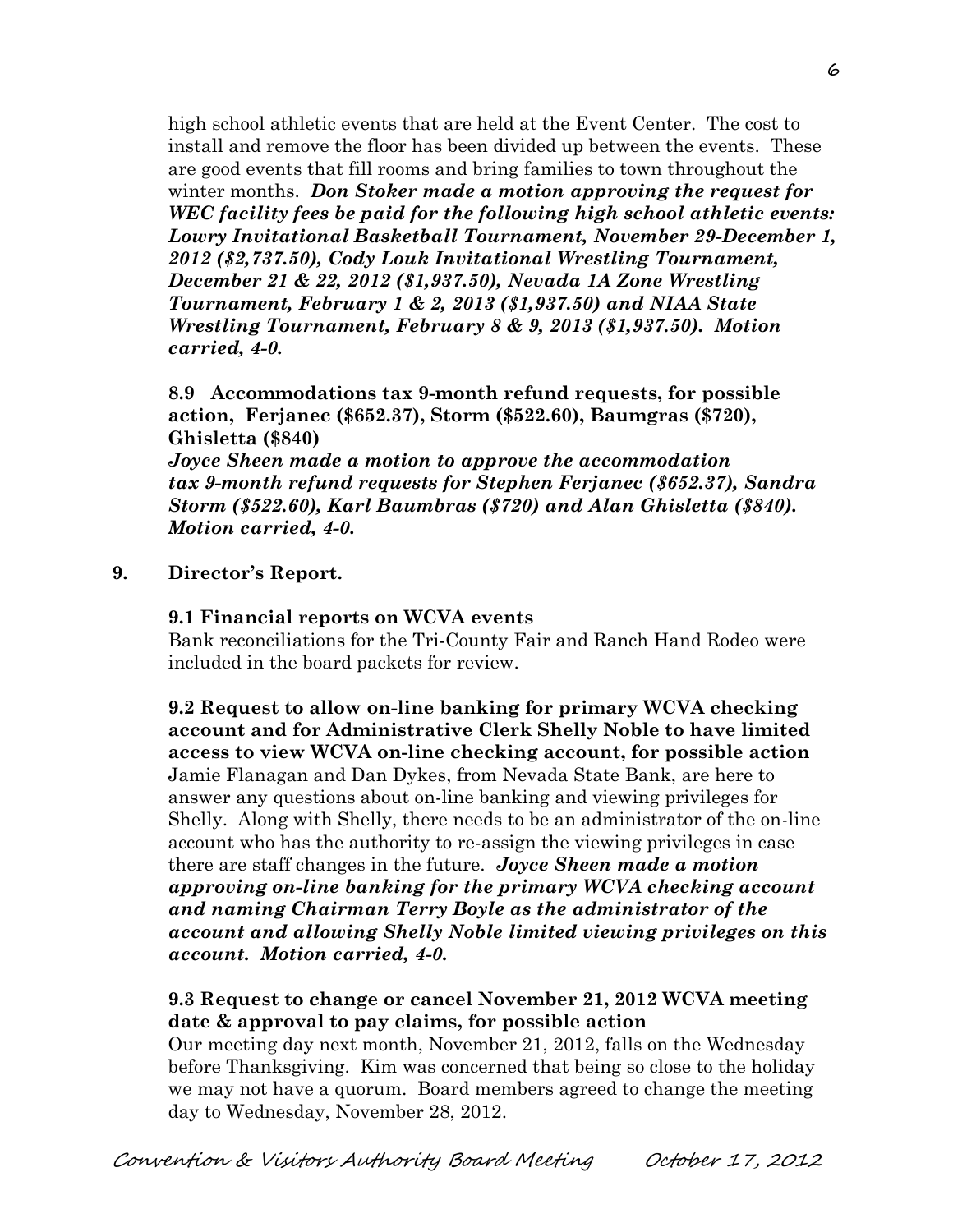# **9.4 Approval of 2013 Tri-County Fair concert budget, for possible action**

Kim presented board members with a financial report from the Jake Owen/Billy Dean concert at this year's fair. At this point, it is showing a profit of approximately \$27,000. Expenses were almost \$102,000. Without the sponsors and healthy bar sales there would not have been a profit. Kim is now looking to book another quality entertainer for next year's fair and wanted to get input from this board on a budget amount he may expend. *Joyce Sheen made a motion authorizing Kim to spend up to \$100,000 for the 2013 Tri-County Fair concert. Motion carried, 4-0.* 

# **10. Secretary and Counsel, Monthly report.**

**10.1 Review monthly report, for discussion** No report.

**10.2 Chamber of Commerce report, for discussion** This was included in Bill's report.

## **10.3 Report on status of purchase order for carpet & tile, posting of deposit, approve installers wage rate change order and authorize officers to execute award of bid and contract with S. I. Legacy Floor Finishing, for possible action**

The deposit on the carpet has been received by Shaw Carpets so we should receive it in a few weeks. Bill has prepared a Notice of Award showing a change to the original bid award amount due to prevailing wage rates, which is an additional \$13,000, as outlined in Nevada Revised Statutes to account for the difference between standard and prevailing wage rate. *Rodd William Stowell made a motion authorizing Terry Boyle and Bill Macdonald to sign the Notice of Award to S.I. Legacy Floor Finishing which reflects NRS prevailing wage rates required for our East Hall carpet project. Motion carried, 3-0. Joyce Sheen was not present for this vote.*

# **10.4 Update on East Hall Electronic Marquee and Awning Project, for discussion and possible action**

Kim got an estimate on this project a couple of years ago but he and Bill will now get updated proposals from YESCO and Nevada Advertising. Due to the dollar amount of the project, it will have to go out to bid.

# **10.5 Review Counsel's rep letter for 2011-2012 audit, for discussion & possible action**

No report.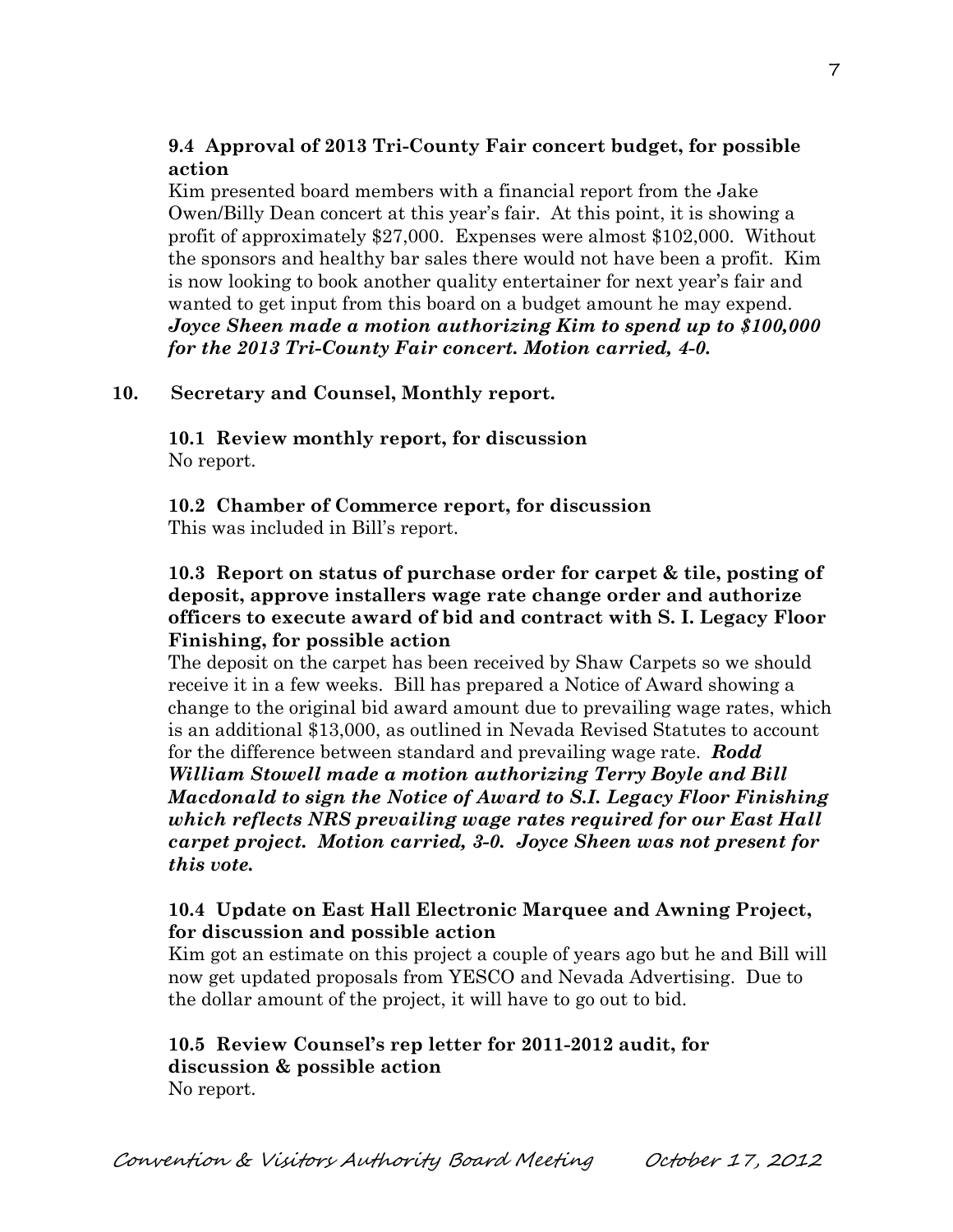## **11. Board Administrator.**

#### **11.1 September Financial Reports**

Room tax for September was up by almost \$17,000 over the same month last year.

#### **11.2 Options to diversify cash investments, for possible action** No report.

#### **11.3 Status of room tax audits, for possible action**

Two room tax audits are done. These were done on Winnemucca RV Park and the Model T. Both went well. Kendall has two more to do.

#### **12. Other Business.**

#### **12.1 Basketball floor**

The condition of the basketball floor, that goes over the gray plastic floor at the Event Center, is at a point where we need to look into purchasing a new one. The constant installation and removal is hard on the wood and also the hardware. This floor was purchased used so Kim will research both new and used floors to replace it and bring that information to this board at a future meeting.

#### **12.2 WCVA Audit**

Kendall is gathering information and preparing for our annual audit with Steele and Associates.

# **13. Regular Business. Next Meeting. The Board confirmed the next regular meeting date of Wednesday, November 28, 2012, 4:00 pm.**

**14. Adjourn.** *Don Stoker made a motion to adjourn this meeting. Motion carried, 3-0.* The meeting was adjourned at 5:45 pm to the next regular meeting, or to the earlier call of the Chairman or to the call of any three (3) members of the Board on three (3) working days notice.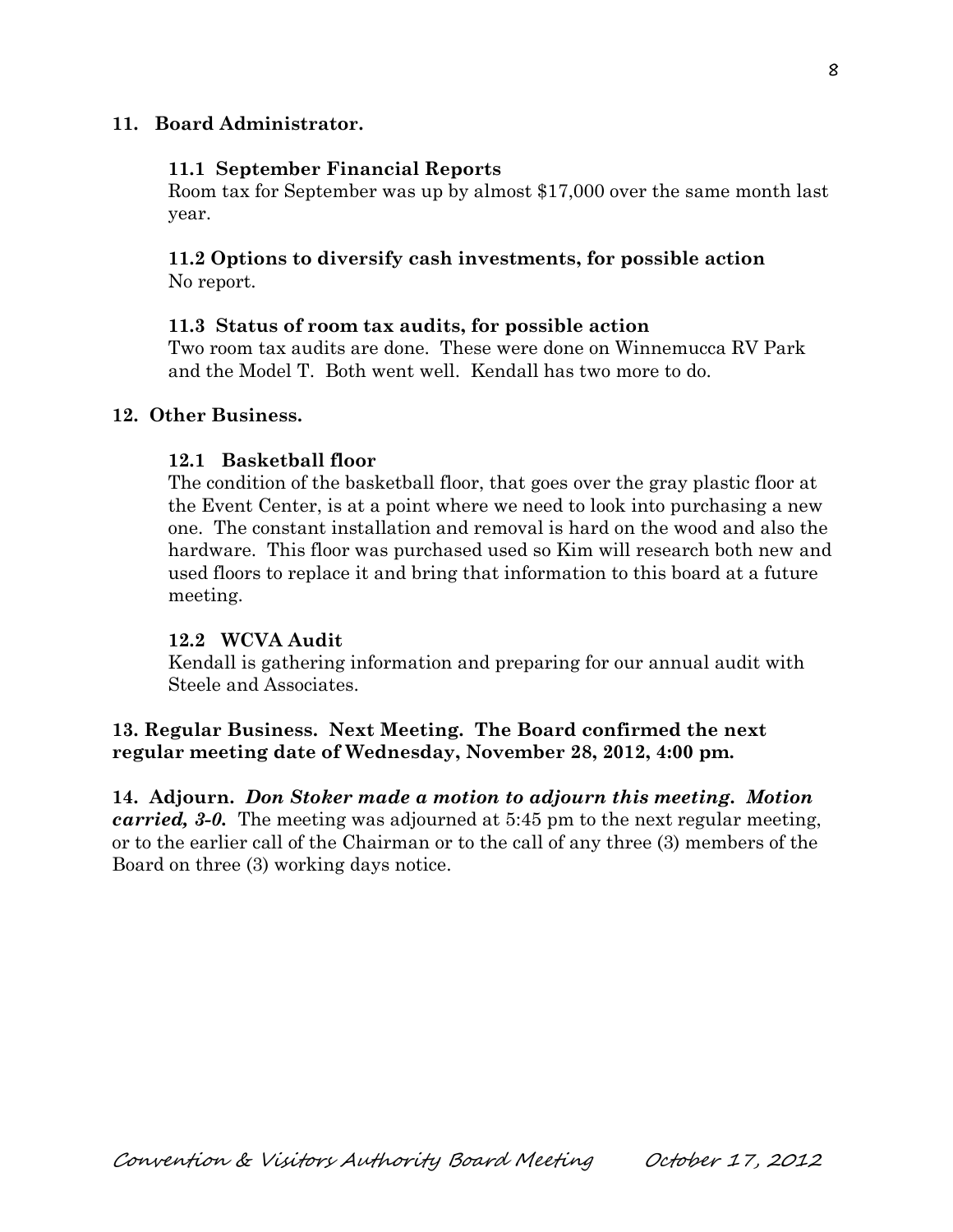Respectfully submitted,

Shelly Noble

As written\_\_\_\_\_\_\_\_\_\_\_\_\_\_\_

As corrected \_\_\_\_\_\_\_\_\_\_\_\_\_ Winnemucca Convention & Visitors Authority Board

Hotel Representative

 $\_$  ,  $\_$  ,  $\_$  ,  $\_$  ,  $\_$  ,  $\_$  ,  $\_$  ,  $\_$  ,  $\_$  ,  $\_$  ,  $\_$  ,  $\_$  ,  $\_$  ,  $\_$  ,  $\_$  ,  $\_$  ,  $\_$  ,  $\_$  ,  $\_$  ,  $\_$  ,  $\_$  ,  $\_$  ,  $\_$  ,  $\_$  ,  $\_$  ,  $\_$  ,  $\_$  ,  $\_$  ,  $\_$  ,  $\_$  ,  $\_$  ,  $\_$  ,  $\_$  ,  $\_$  ,  $\_$  ,  $\_$  ,  $\_$  , TERRY BOYLE RODD WILLIAM STOWELL Chairman and Vice Chairman and Business Representative

\_\_\_\_\_\_\_\_\_\_ \_ \_\_\_\_\_\_\_\_\_\_\_\_\_\_\_ \_\_\_\_\_\_\_\_ \_\_\_\_\_\_\_\_\_\_\_\_\_\_\_\_\_\_ DON STOKER JOYCE SHEEN Treasurer and Motel Representative City Representative

ABSENT \_\_\_\_\_\_\_\_\_\_\_\_\_\_\_\_\_\_\_\_\_\_\_ DAN CASSINELLI County Representative

Convention & Visitors Authority Board Meeting October 17, 2012